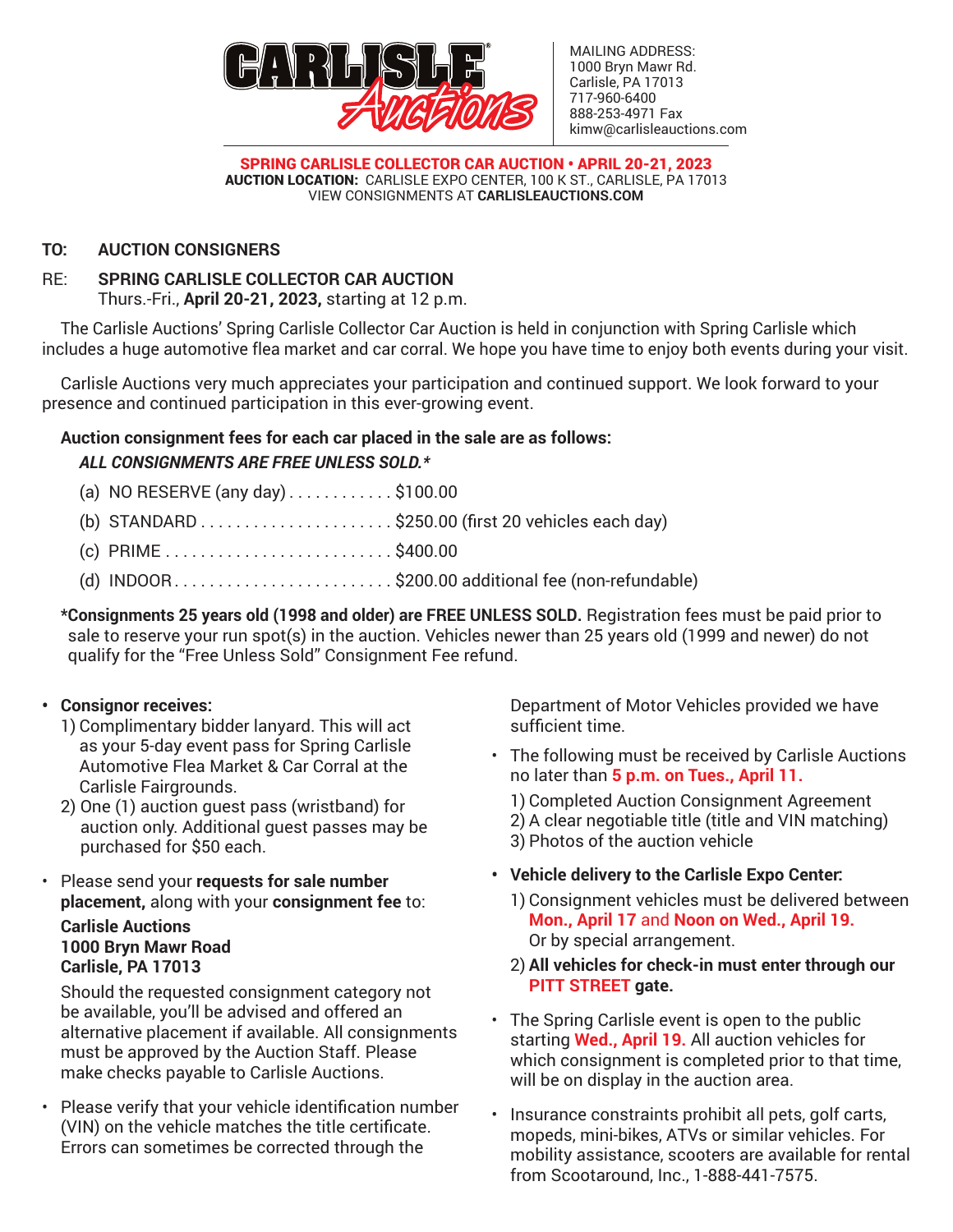

MAILING ADDRESS: 1000 Bryn Mawr Rd. Carlisle, PA 17013 717-960-6400 888-253-4971 Fax kimw@carlisleauctions.com

ABOUT THE SALE

**OFFICE USE**

CUSTOMER #

 $\overline{1}$  OT #

SPRING CARLISLE COLLECTOR CAR AUCTION • APRIL 20-21, 2023 AUCTION LOCATION: CARLISLE EXPO CENTER, 100 K ST., CARLISLE, PA 17013 VIEW CONSIGNMENTS AT **CARLISLEAUCTIONS.COM** 

### *— DEADLINE: APRIL 6, 2022 —*

# **CONSIGNMENT AGREEMENT** ABOUT THE SELLER

| <b>NAME</b>                               |                                                                            |
|-------------------------------------------|----------------------------------------------------------------------------|
| (If company owns vehicle)<br><b>PHONE</b> |                                                                            |
| <b>CELL PHONE</b>                         |                                                                            |
| <b>E-MAIL</b>                             |                                                                            |
| <b>AUCTIONS</b><br><b>FAX</b>             | IN PROVIDING YOUR E-MAIL YOU AGREE TO RECEIVE COMMUNICATIONS FROM CARLISLE |
| <b>ADDRESS</b>                            |                                                                            |
|                                           | <b>HOME</b><br><b>BUSINESS</b>                                             |
| CITY/STATE/ZIP                            |                                                                            |
|                                           |                                                                            |

**RELATIONSHIP TO VEHICLE** (CHECK ALL THAT APPLY)

- OWNER This information should match exactly how your title reads.
- OWNER'S REPRESENTATIVE Representatives need to have owner sign the Power of Attorney form.
- DEALER Dealers must include current copies of their dealer and resale licenses with this form.
- \_\_\_ **ESTATE EXECUTOR, ADMINISTRATOR, GUARDIAN OR AGENT** Must also send copy of court appointment and authorization to sell.

### ABOUT THE VEHICLE

**All vehicles must be in good running and operating condition.**

#### **CHASSIS/VIN# \_\_\_\_\_\_\_\_\_\_\_\_\_\_\_\_\_\_\_\_\_\_\_\_\_\_\_\_\_\_\_\_\_\_\_\_\_\_\_\_\_\_\_\_\_\_\_\_\_\_\_\_\_\_\_\_\_\_**

NOTE: To avoid complications, please verify your serial number prior to coming to the sale, especially on **Street Rods.** Homemade VIN tags are not acceptable. See paragraph 3(L) on reverse.

| YEAR/MAKE/MODEL                            |                                                                                                                      |
|--------------------------------------------|----------------------------------------------------------------------------------------------------------------------|
| <b>BODY STYLE</b>                          |                                                                                                                      |
| <b>COLOR (EXTERIOR)</b>                    | <u> 1980 - Johann Barn, margaret eta idazlear (h. 1980).</u>                                                         |
| <b>COLOR (INTERIOR)</b>                    | <u> 1989 - Johann Barbara, martxa alemaniar argumento de la contrada de la contrada de la contrada de la contrad</u> |
| <b>MILEAGE (ODOMETER)</b>                  | ACTUAL OVER UNKNOWN (TMU) EXEMPT                                                                                     |
| TRANSMISSION                               | AUTOMATIC MANUAL<br>3-SPEED 4-SPEED 5-SPEED OTHER                                                                    |
| TITLE CONDITIONS:                          | RECONSTRUCTED BRANDED TITLE FLOOD<br>SPECIAL CONSTRUCT/CUSTOM KIT VEHICLE                                            |
| <b>REMINDER:</b>                           | <b>COPY OF TITLE INCLUDED (MANDATORY)</b>                                                                            |
| IS THERE A LIEN?:                          | YES (IF CHECKED, WE WILL CONTACT YOU)                                                                                |
| <b>ENGINE</b> (CID/HP):                    |                                                                                                                      |
| <b>ORIGINAL ENGINE:</b>                    | <b>YES</b><br>N <sub>O</sub>                                                                                         |
| <b>DESCRIPTION:</b>                        |                                                                                                                      |
| ATTACH ADDITIONAL PAGE<br><b>IF NEEDED</b> |                                                                                                                      |

*PHOTOS:*\_\_\_ *NINE PHOTOS OF VEHICLE INCLUDED:* 1, 2, 3 and 4 are the front and rear three-quarter of both driver and passenger sides. 5 is the front, 6 is the rear, 7 the engine, 8 the interior and 9 will be the trunk. **https://carlisleauctions.com/pdf/ photo-guide-web.pdf**



### **The term Auction refers to the Spring Carlisle Collector Car Auction held on April 20-21, 2023 (herein defined as "Auction").** *Please refer to the Consignor Conditions of Sale on reverse.* **\*CONSIGNMENTS 25 YEARS OLD (1998 AND OLDER) ARE FREE UNLESS SOLD.** • Registration fees must be paid prior to sale to reserve your run spot(s) in the auction. • Vehicles newer than 25 years old (1999 and newer) do not qualify for the "Free Unless Sold" Consignment Fee refund. *Select your consignment choice:*  \_\_\_ **NO RESERVE - \$100.00** \_\_\_ **STANDARD - \$250.00** (first 20 vehicles each day) \_\_\_ **PRIME - \$400.00 PRIME CONSIGNMENT FEATURE VEHICLE:** \_\_\_ **INDOOR SPACE (Additional \$200.00)** (Non-Refundable Fee, Limited Spaces Available) • Reserve of \$30,000 or above • Final determination for all feature vehicles will be made by the Carlisle Auctions auction staff. Photos and full description must be received with application. • Vehicle substitutions are not permitted. *Select which selling option you would like to exercise:*  \_\_\_ **WITHOUT RESERVE - 5% seller's commission** The seller has no protected price and the vehicle will be sold to the highest bidder **ESTIMATED VALUE: \$\_\_\_\_\_\_\_\_\_\_\_\_\_\_\_\_\_**  I am offering this vehicle with NO RESERVE **INITIAL \_\_\_\_\_\_\_** \_\_\_ **WITH RESERVE - 8% seller's commission** The seller has a protected price. If the bid reaches the protected price or above, the vehicle is sold to the highest bidder. Once the auction company receives a listing contract, the protected price may be lowered but cannot be raised at any time by the seller. If the bid is below the protected price, the seller has the option to accept or refuse the last bid. This contract will be accepted with a reserve (if provided), if it is considered fair and reasonable by Carlisle Productions Inc. **RESERVE AMOUNT: \$\_\_\_\_\_\_\_\_\_\_\_\_\_ INITIAL \_\_\_\_\_\_\_**

#### **DISCLOSURE BY CARLISLE AUCTIONS**

As compensation for Carlisle Production Inc.'s efforts, Owner agrees to pay Carlisle Productions Inc. a commission in addition to the entry fee as indicated above. In no event shall Carlisle Productions Inc.'s commission be less than \$500.00. Carlisle Productions Inc. hereby agrees to inform any prospective customer or bidder that the vehicle is on consignment. As a courtesy to the seller(s), it is Carlisle Productions Inc.'s policy to maintain confidentiality of vehicle reserve price.

**By signing this agreement below, signor affirms he/she has read the conditions of sale on the back of this form and states that he/she will abide by the same in their entirety.** 

**SIGNATURE** 

| v<br>-<br>. . | ___________       |
|---------------|-------------------|
|               | <b>CIONIATURE</b> |

**DATE \_\_\_\_\_\_\_\_\_\_\_\_\_\_\_\_\_\_\_\_\_\_\_\_\_\_\_\_\_\_\_\_\_\_\_\_\_\_\_\_\_\_\_\_\_\_\_\_\_\_\_\_\_\_\_\_\_\_\_\_\_\_**